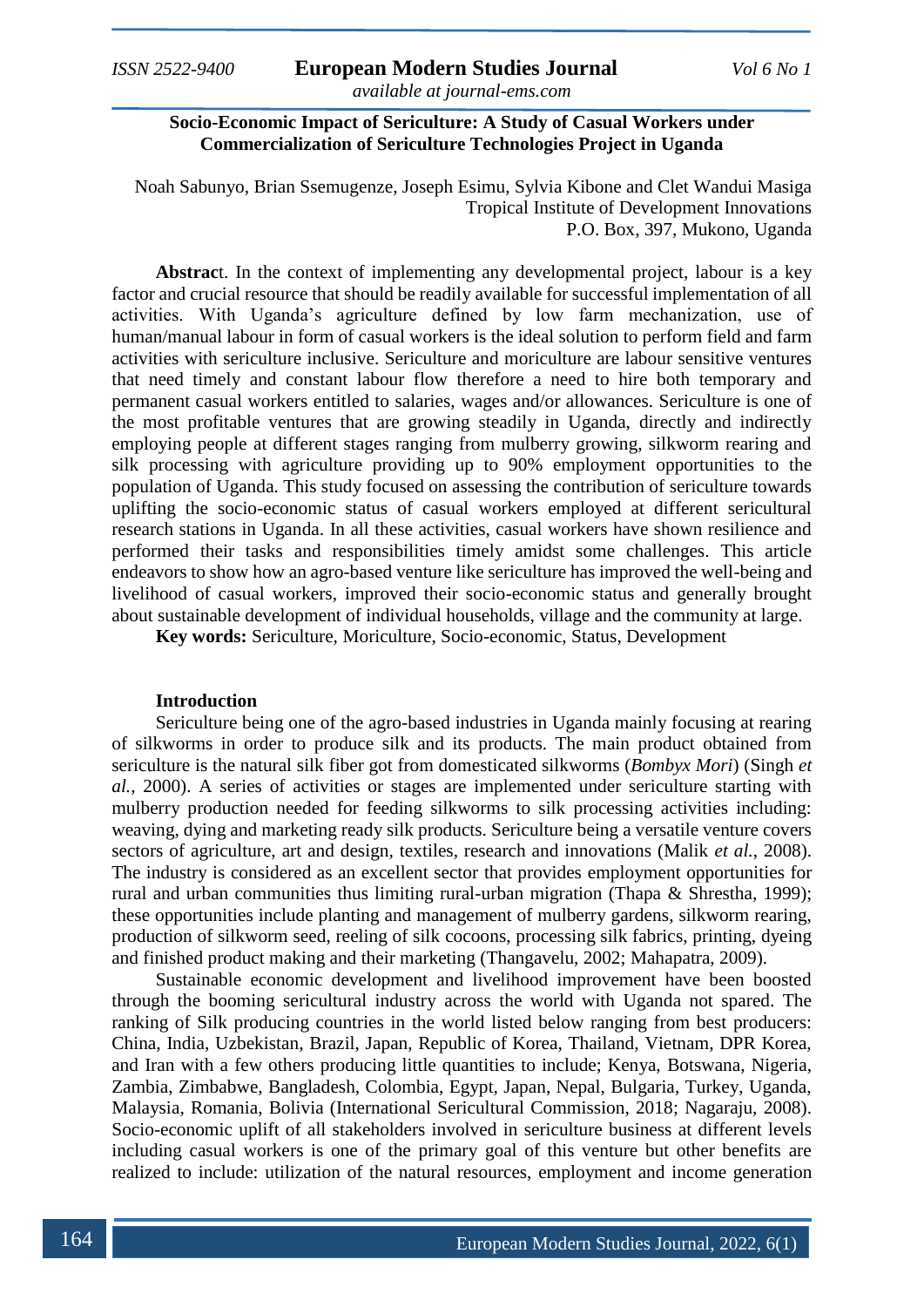(Malik *et al.,* 2008), improves the economic status of the farming community and increases foreign revenue (Thapa & Shrestha, 1999). Casual labour is required for smooth running of daily field activities namely: Mulberry food plant cultivation, maintenance of mulberry plantations to feed the silkworms, cocoon production, cocoon reeling, yarn making, weaving and fabric processing (Ahmed & Rajan, 2011). A total of 10 million silkworm rearers and 0.5 million in form of industrial workers in the world are directly employed in the sericulture sector (Seidavi *et al.,* 2005).

Most employees available in the job market lacked required skills, qualifications and capital, which rendered them incapacitated for any form of productive work leading to high poverty and criminal cases (Tregenna, 2015). One of the biggest challenges in Africa and Uganda is the increased rural-urban migration in search for more chances and hopes of finding better paying jobs in towns with failure to find better job opportunities resort to extreme poor conduct namely; prostitution and sex abuse, drug abuse and any other criminal acts (Tangri & Mwenda, 2013). All the East African countries have divergent literacy levels but youth unemployment is indebted to shortage of skills, lack of experience and orientation to deliver quality services (ILO, 2017). The biggest crisis in Uganda is youth unemployment attributed to the overstretched age bracket of (15-30 years) according to National Youth Policy but biggest percentage (77 percent) of Uganda's population (UBOS, 2014). In 2014, Advocates Coalition for Development and Environment estimated unemployment levels of youth in Uganda at 64 percent with over 400,000 youths released into the labor market annually. 30 percent youth not employed though qualified due to lack of skills orientation (ACODE, 2014). Uganda has one of the fastest growing population globally due to high fertility rates has led to increased effects of youth unemployment affecting national economy due to involvement in different forms of violence, social unrest and political turmoil, hence compromising national security (Action Aid, 2012). Therefore, diversification and creation of more job opportunities through sericulture as more youths can be employed as casual workers and staff within the sericulture value chain would help arrest unemployment in Uganda.

The government of Uganda has put in place measures aimed at addressing unemployment mainly the youth including the Youth Livelihood project, Management Training and Advisory Centers in some parts of the country, support to science and innovations through the ministry of science and technology, the introduction of the newly designed parish model, Entrepreneur training by the Uganda Investment Authority, agriculture financing but one of the most evident employment opportunity provider to youth and general population in Uganda in the last three years (2018-2021) is the commercialization of sericulture technologies across the country which has so far been rolled out to more than thirty (30) districts and continue to spread to other districts. The present study mainly explored the role of sericulture in uplifting socioeconomic status of casual workers in Uganda. The study focuses on; concept of work done at sericulture research stations, salary/wages/allowances paid, investment plan, mode of employment and payment in relation to sericulture, perception of casual workers towards sericulture. Introduction; which explains the meaning and contribution of sericulture across the globe and Uganda in particular, Methodology; discusses the methods and materials used for the study, Results and discussion; discusses the results and findings of the study and last section shows the summary and conclusion of the study.

## **Methodology**

For the present study, twelve (12) Sericulture research stations out of 26 in Uganda under Tropical Institute of Development Innovations across the country namely Sheema, Kiruhura, Nakaseke, Luwero, Busitema, Mubende, Pallisa, Kayunga, Nwoya, Buikwe, Kween and Bulambuli were purposively selected as they were the first stations to be established in the year 2018-2019 and they had a good representative number of contracted casual workers on both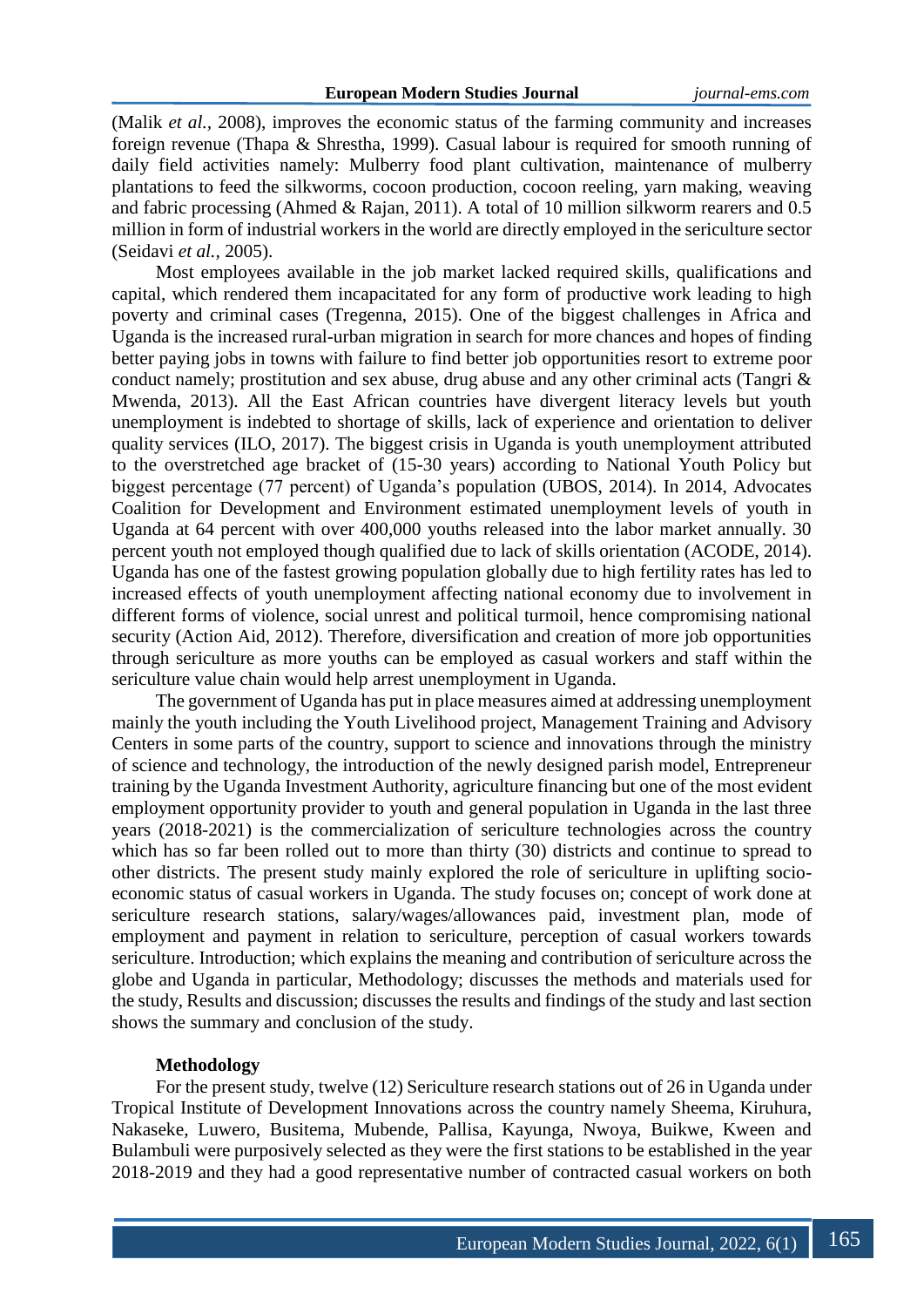permanent and temporary basis, the study was conducted between July to September, 2020, this period was considered because most casual workers had made two years working under the project and therefore socio-economic impact could be measured. One hundred fifty-six (156) casual labourers mainly working at the 12 stations were all involved in the study. The survey was conducted through face to face interviews using a pre-structured questionnaire covering all activities of mulberry cultivation, production and management, socio-economic and working conditions, education and knowledge level of casual labourers on Mulberry production. Data was collected on the various activities done under mulberry production by casual labourers, income and livelihood improvement of casual labourers, socio-economic conditions and working conditions at different stations. Data analysis was done using the Statistical Product and Service Solutions (SPSS) 19.0.

### **Results and Discussion**

A total of 156 respondents were interviewed in this study and the findings were discussed as below; the first section of the survey addressed the respondent's background and demographic characteristics, followed by 8 questions which mainly addressed their awareness, knowledge, and understanding of sericulture by casual workers, different activities done by casual workers at different stations, 8 questions addressed social behaviour of casual workers, salaries, wages and earnings at the station, challenges faced while doing activities at different stations under study.

| Table 1. Demographic characteristics of respondents |                       |                 |  |
|-----------------------------------------------------|-----------------------|-----------------|--|
| <b>Characteristics</b>                              | <b>Classification</b> | Percent $(\% )$ |  |
| Sex of respondents                                  | Male                  | 48.4            |  |
|                                                     | Female                | 51.6            |  |
|                                                     | Below 18              | 8.1             |  |
|                                                     | 19-35                 | 51.2            |  |
| Age of respondents                                  | $36 - 60$             | 41.6            |  |
|                                                     | 61 and above          | $\theta$        |  |
| <b>Marital status</b>                               | Married               | 68.8            |  |
|                                                     | Single                | 12.1            |  |
|                                                     | Widowed               | 11.3            |  |
|                                                     | Divorced              | 7.8             |  |
|                                                     | Permanent             | 63.9            |  |
| <b>Status of casual workers</b>                     | Temporary             | 36.1            |  |
| <b>Education level</b>                              | Uneducated            | 18.3            |  |
|                                                     | Primary               | 43.0            |  |
|                                                     | Secondary             | 37.5            |  |
|                                                     | Tertially             | 1.2             |  |

#### **Demographic Characteristics of Respondents**

**Table 1. Demographic characteristics of respondents**

Respondents involved in the study were casual workers selected from all regions of Uganda where Tropical Institute of Development Innovations operates different sericulture activities. The respondents were found across 12 sericultural stations in Uganda where males (48.4%) and females (51.6%) an indication that the project employed more women as casual workers compared to men. The biggest percentage of respondents belonged to age bracket between 19–35 (51.2%) and 36-60 (41.6%), this was due to the responsibilities held by such category of people as most of them were married and widowed hence worked harder to take care of their children and other family needs, also the sericulture activities required an energetic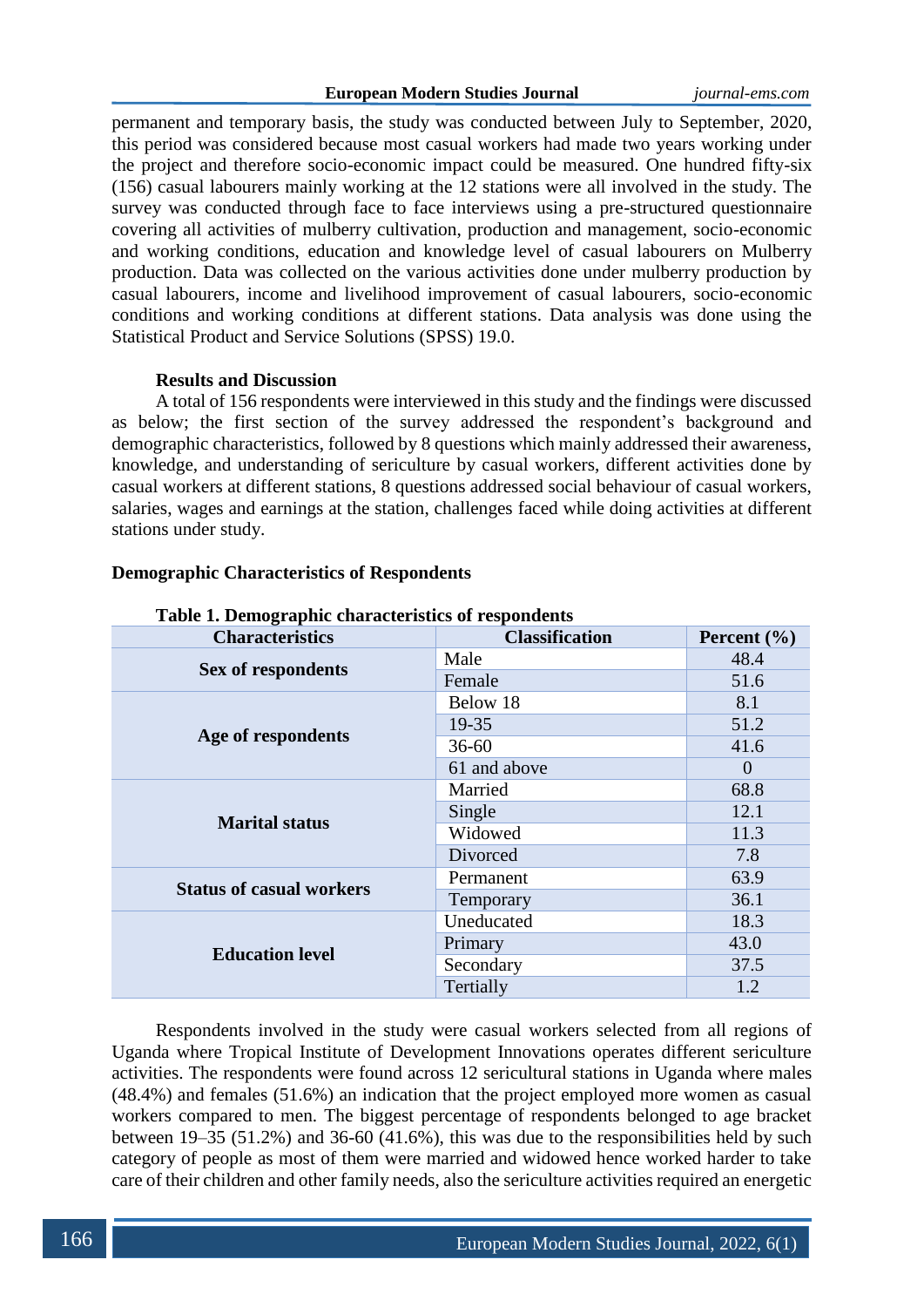population to manage for example weeding, spraying, land preparation and silkworm management. In general, the age bracket showed respondents were youth mainly gaining livelihood in form of employment in the sericulture sector as casual labourers under the project titled "commercialization of sericulture technologies and innovations in Uganda" (Table 1). Casual workers were recruited on both permanent and temporary basis as this helped smoothen farm activities as these people were paid both salaries and wages regarding on the arrangement. The results were in agreement with Narsimha, 2003 who noted that Sericulture enterprise generated a remunerative and meaningful employment to the farming communities.

## **Employment under Sericulture**

| <b>Variables</b>                                               | <b>Description</b>                 | <b>Frequency</b> | <b>Percent</b><br>(%) |
|----------------------------------------------------------------|------------------------------------|------------------|-----------------------|
| <b>Casual workers</b>                                          | Know a lot                         | 26               | 16.7                  |
| understand their duties Know something<br>and responsibilities |                                    | 130              | 83.3                  |
|                                                                | Crop production only               | 43               | 27.5                  |
| <b>Off farm farming</b>                                        | Livestock production only          | 28               | 17.9                  |
| activities done by<br>casual workers                           | Both crop and livestock production | 39               | 25.0                  |
|                                                                | None                               | 46               | 29.4                  |
| <b>Mulberry farm</b><br>activities done                        | Land preparation                   | 34               | 21.7                  |
|                                                                | Mulberry planting                  | 30               | 19.2                  |
|                                                                | Weeding                            | 21               | 13.4                  |
|                                                                | Pruning and Thinning               | 41               | 26.2                  |
|                                                                | Spraying                           | 30               | 19.2                  |
|                                                                | Feeding silkworm                   | 34               | 21.7                  |
|                                                                | Cleaning and disinfection          | 27               | 17.3                  |
|                                                                | Cocoon harvesting                  | 43               | 27.5                  |
|                                                                | Cocoon drying                      | 30               | 19.2                  |
|                                                                | Construction of rearing houses     | 22               | 14.1                  |

## **Table 2. Daily activities carried out at different stations**

The casual workers were asked #If they clearly understand the activities they were supposed to do at different sericulture farms#, most of the respondents showed that they understood different farm activities to include weeding, land preparation, spraying, pruning and thinning of mulberry but others knew little about sericulture and its activities hence needed training and guidance from field and extension officers. Casual workers noted that the daily activities carried out at different stations were almost uniform regardless of which station and region, these were divided into mulberry production activities to include; land preparation, mulberry planting, weeding, pruning, thinning and spraying whereas silkworm rearing activities were mainly practiced at those stations were rearing was done to include Busitema, Kween, Nwoya, Sheema, Kayunga, Iganga, Kamuli and Namasumbi, such activities included silkworm feeding, cleaning, cocoon harvesting and drying, construction of silkworm rearing houses. All these activities were carried out by casual workers who were hired on both permanent and temporary basis being paid wages and salaries. Malik et al., 2008 also noted that sericulture played very important role in natural resource utilization for socio-economic upliftment of livelihoods, employment and income generation. Ahmed and Rajan, 2011 also noted that sericulture comprised of different activities to include; mulberry cultivation, garden maintenance, silkworm rearing, reeling cocoons, yarn making, weaving and processing of fabric.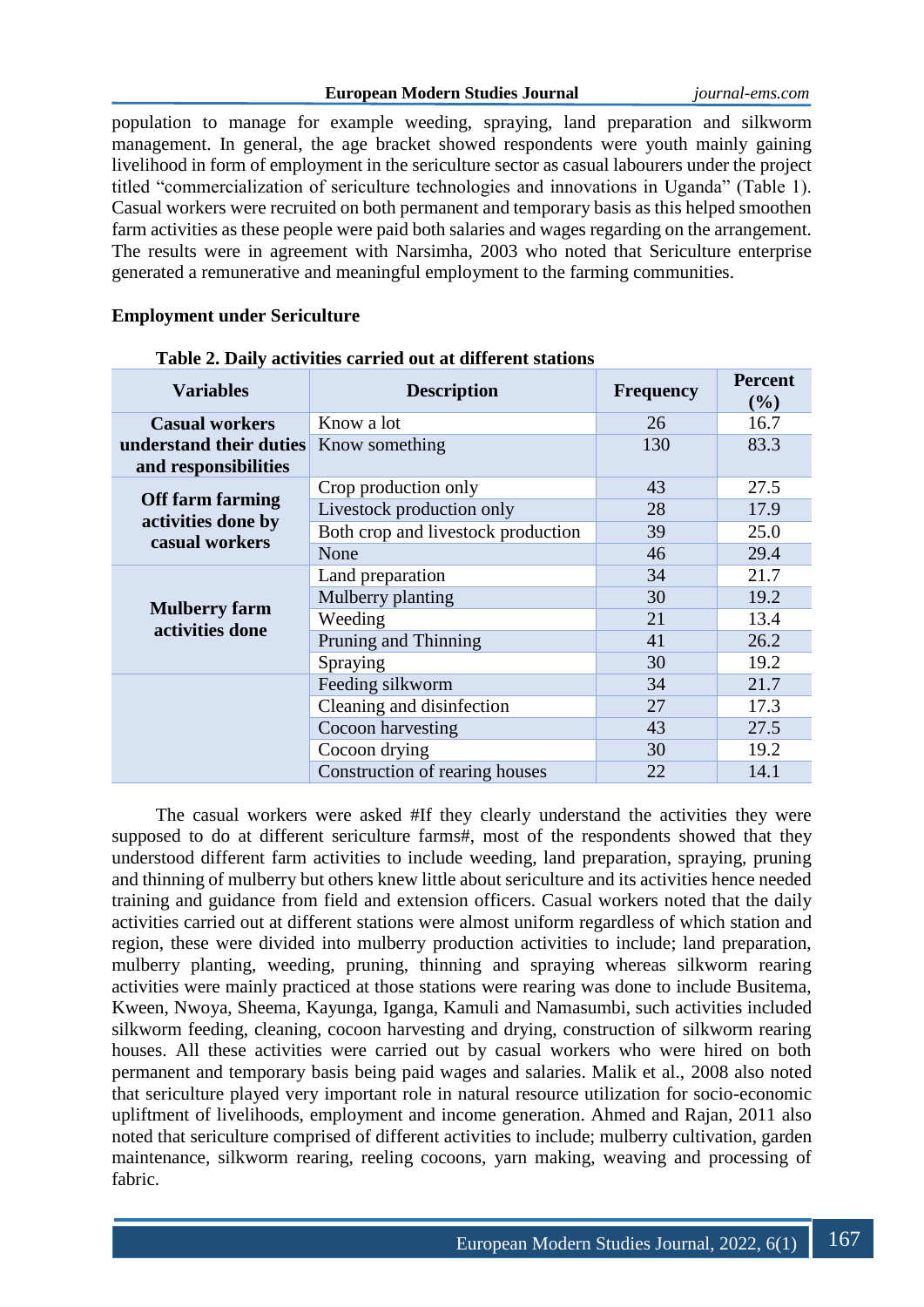### **Social Impact of Sericulture**

| <b>Variables</b>          | radic 9. međnie and expenditure or casuar workers<br><b>Description</b> | <b>Frequency</b> | Percent $(\% )$ |
|---------------------------|-------------------------------------------------------------------------|------------------|-----------------|
|                           | Amount earned                                                           |                  |                 |
|                           | $10,000 - 49,000/$                                                      | 21               | 13.5            |
| <b>Salary and wages</b>   | $50,000 - 99,000/$                                                      | 86               | 55.1            |
|                           | $100,000 - 199,000/$                                                    | 33               | 21.1            |
|                           | $200,000/$ and above                                                    | 16               | 10.2            |
| <b>Sources of</b>         | Sericulture employment opportunities                                    | 156              | 100             |
| income                    | Other income sources                                                    | 73               | 46.7            |
|                           | <b>Village Savings and Loan Schemes</b>                                 | 48               | 30.7            |
|                           | Station saving and credit schemes                                       | $\Omega$         | $\Omega$        |
| <b>Savings and credit</b> | <b>SACCOs</b>                                                           | 21               | 13.5            |
|                           | Cooperative unions                                                      | $\Omega$         | $\theta$        |
|                           | Education                                                               | 122              | 78.2            |
|                           | Health and treatment                                                    | 156              | 100             |
| Household                 | Family feeding                                                          | 156              | 100             |
| expenditure               | Pay utilities and bills                                                 | 47               | 30.1            |
|                           | Clothing                                                                | 156              | 100             |
|                           | Investment                                                              | 81               | 51.9            |
|                           | Others                                                                  | 34               | 21.7            |
|                           | Radio                                                                   | 15               | 9.6             |
|                           | Television                                                              | 9                | 5.7             |
| <b>Household assets</b>   | Mobile Telephones                                                       | 26               | 16.7            |
| acquired                  | Solar panels                                                            | 15               | 9.6             |
|                           | <b>Electricity installation</b>                                         | 1                | 0.6             |
|                           | Bicycles/motorcycles                                                    | 3                | 1.9             |

| Table 3. Income and expenditure of casual workers |  |  |
|---------------------------------------------------|--|--|
|---------------------------------------------------|--|--|

## **Average Monthly Income**

Tropical Institute of Development Innovations had an arrangement and mode of payment of casual workers at different stations were a standard payment was constituted for some farm activities for example weeding ranged between 50,000/= to 80,000/= per acre of mulberry. For other farm activities like primary land tillage and preparations, spraying, mulberry planting, payment was after negotiations between casual workers and field officers whereas silkworm rearing team were paid monthly ranging between 150,000/= to 200,000/= on a contract basis while some mainly those engaged in feeding of silkworm were paid on a daily basis due to work done. #Salaries and wages of casual workers# respondents noted that the amount earned depended on amount of work done at the farm. Most casual workers noted that since they were working as a family hence could earn more money for acres weeded and cultivated or pruned compared to those casual workers who worked as individuals. This caused the discrepancies in amount of money earned by different casual worker as it was noted that the biggest percentage of casual workers earned between  $50,000/=$  to  $99,000/=$  per month an implication that they worked on not more than an acre of land but those who earned 100,000/= and above attributed this to multi-tasking at the farm, working as a family hence more acreage cultivated, this implied that casual workers had the capacity to earn more money monthly if they had worked jointly as a family other than individuals as this would increase the acreage worked on monthly. The institute through the field officers supervises the work of casual workers, verifies the work done and payments are done instantly after completion of work at the farm through cash transactions. Respondents noted that sericulture employment was the main source of their daily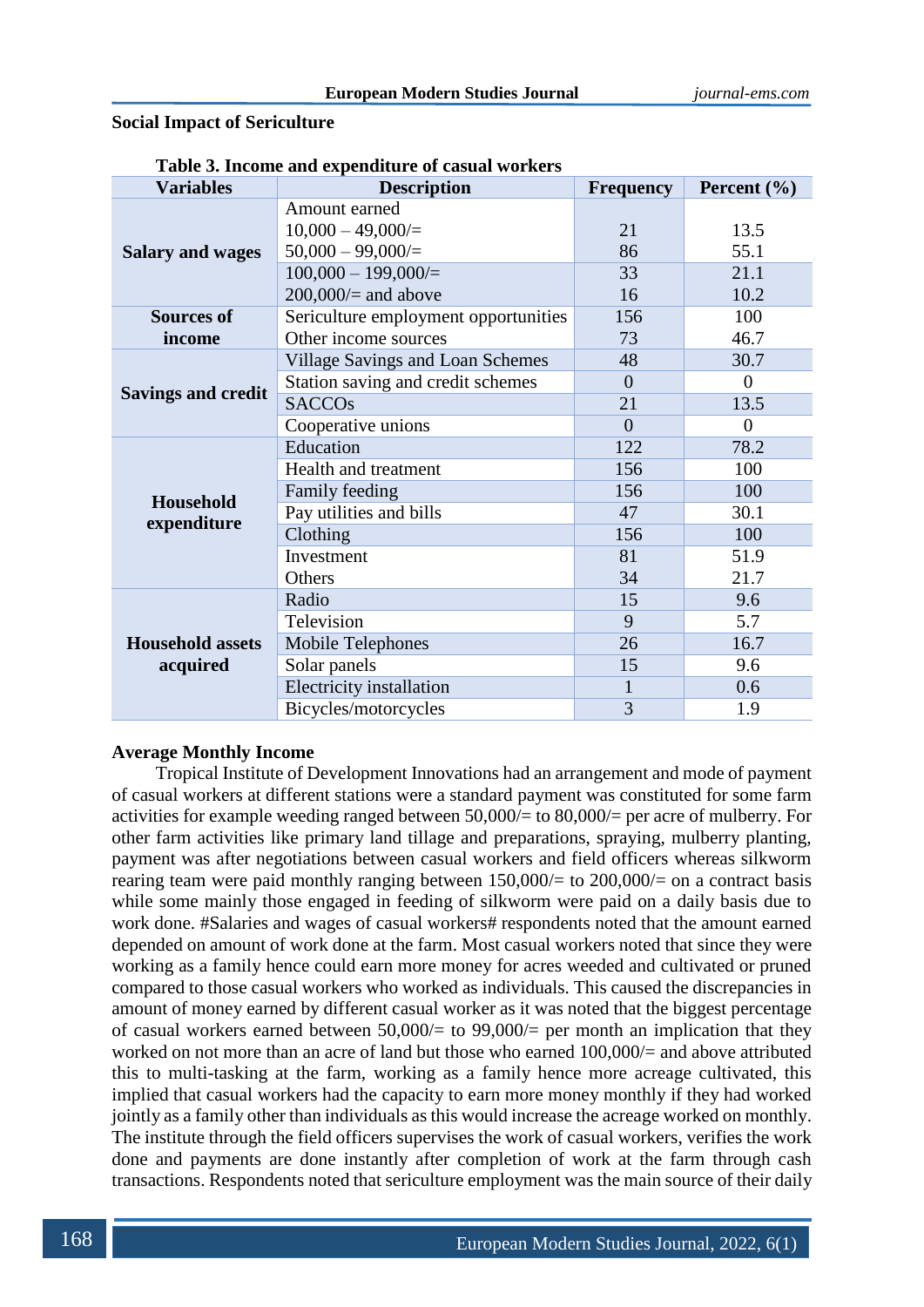income while a few showed that they had other sources of income. Results confirmed that silk industry had tremendous socio-cultural and traditional contributions and played a big role on developing rural economies (Thangavelu, 2002; Mahapatra, 2009).

### **Sericulture and Family Investments**

#Expenditure of income earned# respondents noted that the money they earned mainly helped them to meet all the family needs and requirements namely; health, education, feeding, clothing, investment and others mainly drinking alcohol and other social responsibilities. The saving culture of respondents was very poor as few casual workers saved some money with village savings and loan schemes but most of them didn't belong to any saving scheme which was a challenge hence need for the organization to train casual workers about saving and credit facilities as this will help the casual workers have a reserve saved fund to cater for their needs in case of shortage of funds. Most of the respondents noted that the salaries and wages earned impacted positively on their lives as they managed to change the quality of their lives through meeting the basic family needs but as well acquired different family assets such as solar panels, radios, television sets, mobile phones, electricity installation, bicycles and motorcycles. The assets acquired by different respondents and families eased family life as children could have extended reading hours due to electricity and solar installation hence excelling education wise, eased transport means as families acquired transport means like motorcycles and bicycles, communication was easily impacted due to acquisition of mobile phones, radios and televisions were families and casual workers could easily receive timely information regarding markets, health and other government policies. The results were in agreement with the findings reported by Trivedi and Sarkar, 2015 stated that sericulture was an important labour intensive, agrobased industry providing gainful employment to unemployed/underemployed population in the rural and semi-urban areas and facilitates economic development and improvement in the standard of life of the casual workers.

|                                            |                       | <b>Livelihood improvement</b> |               |                  |               |               |                 |
|--------------------------------------------|-----------------------|-------------------------------|---------------|------------------|---------------|---------------|-----------------|
| <b>Characteristics</b>                     | <b>Classification</b> | Salary/                       | <b>Assets</b> | <b>Child</b>     | <b>Health</b> | <b>Invest</b> | <b>Signific</b> |
|                                            |                       | income                        |               | <b>Education</b> | care          | ment          | ance            |
| Sex of                                     | Male                  | 75                            | 48            | 58               | 75            | 53            | $0.5*$          |
| respondents                                | Female                | 81                            | 21            | 64               | 81            | 28            |                 |
|                                            | Below 18              | 12                            | 5             | $\Omega$         | 7             | 3             | $0.5*$          |
| Age of<br>respondents                      | 19-35                 | 80                            | 38            | 65               | 80            | 33            |                 |
|                                            | $36 - 60$             | 64                            | 26            | 57               | 64            | 45            |                 |
| Geographical<br>location of<br>respondents | Eastern               | 71                            | 30            | 52               | 71            | 31            | $0.5*$          |
|                                            | Uganda                |                               |               |                  |               |               |                 |
|                                            | Northern              | 23                            | 07            | 19               | 23            | 12            |                 |
|                                            | Uganda                |                               |               |                  |               |               |                 |
|                                            | Central               | 41                            | 23            | 38               | 41            | 27            |                 |
|                                            | Uganda                |                               |               |                  |               |               |                 |
|                                            | Western               | 21                            | 09            | 13               | 21            | 11            |                 |
|                                            | Uganda                |                               |               |                  |               |               |                 |

# **Table 4. Cross tabulation of employment into sericulture project with livelihood improvement of casual workers**

Note: \*p<0.05

Cross tabulation and chi-square test was performed between social demographic characters of respondents (sex, age and geographical location) and livelihood improvement of casual workers. Overall results showed that age, sex and geographical location of respondents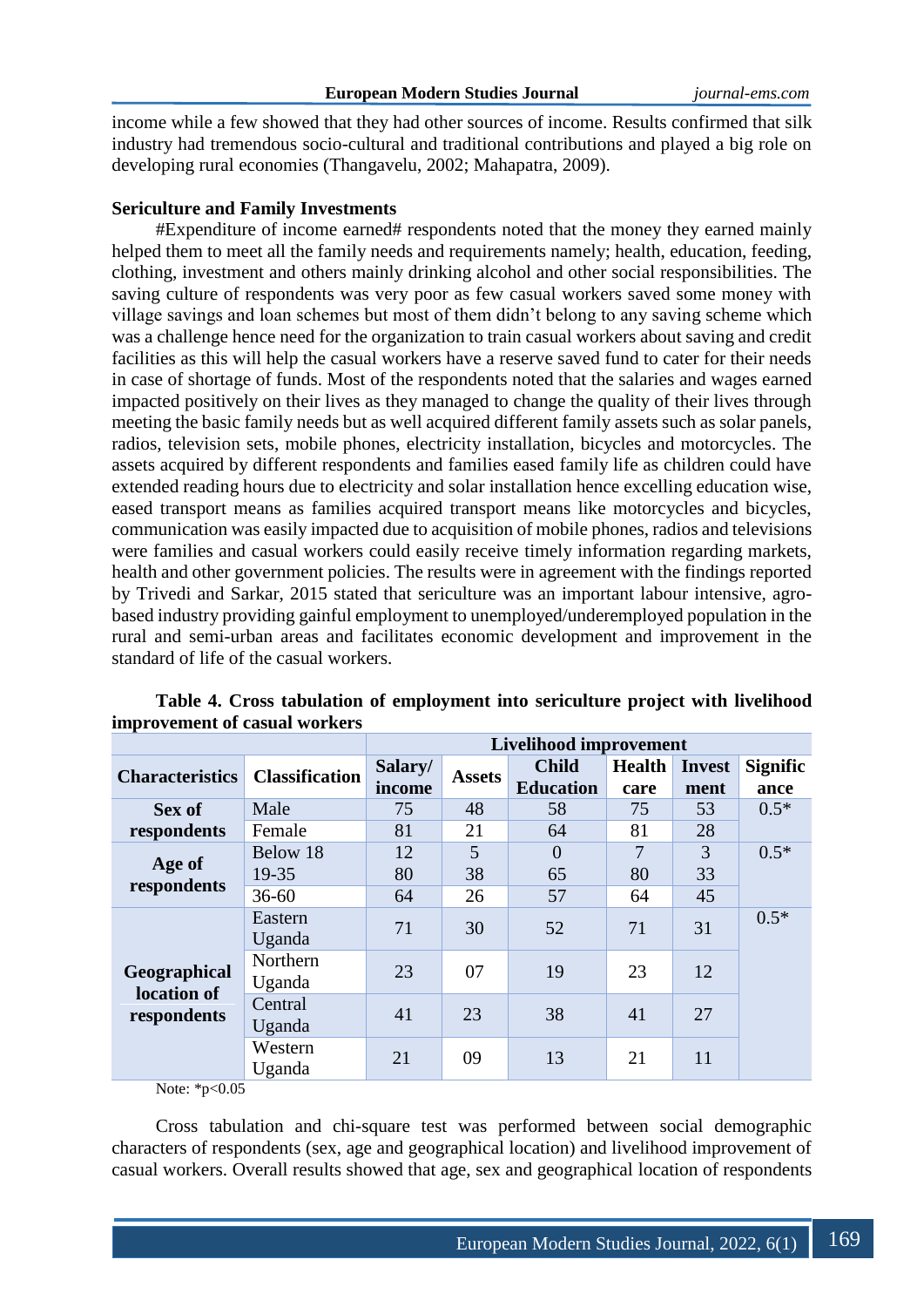### **European Modern Studies Journal** *journal-ems.com*

had no significant relationship with livelihood improvement with p-value above 0.05 (Table 4), there was no superior difference between sex of respondent an indication that both genders (male and female) almost equally valued sericulture as a project that helped them earn a living and thus improve the status and livelihoods of their families, this relationship was mainly attributed to joint family engagement in farm activities as they worked as most husband and wife. There was no specifically targeted age bracket but the results above have clearly showed that all ages were employed as casual workers ranging from those below 18 years of age who worked under supervision of their parents up to 60 years of age. This was due to the fact the sericulture activities don't discriminate different ages as long as you are capable of working but biggest percentage of casual workers ranged between 19-35 years. All casual workers benefited equally from all regions and the project impacted likewise as the benefits didn't differ to include salaries/income and activities done at the stations, reduced rural urban migration to towns and cities. The chi-square test showed that there was no significant relationship between sex, age and geographical location of respondents to livelihood improvement used with p-value (0.0) below 0.05. Mukwaya et al., 2011 reported that without any employment opportunities provided in rural areas, youth flock urban centers in search for survival ways hence engagement in acts of violence to include; highway robbery, metal iron bar gangs, rape cases and killings, drug and sex abuse.

## **Challenges Faced by Casual Workers**

| <b>Variables</b>                  | <b>Description</b>       | <b>Frequency</b> | Percent $(\% )$ |
|-----------------------------------|--------------------------|------------------|-----------------|
|                                   | Hoes and pangas          | 121              | 77.5            |
| Lack of equipments at the         | Gumboots                 | 156              | 100             |
| station                           | Overalls                 | 156              | 100             |
|                                   | Protective gears         | 156              | 100             |
| Low/under payment                 | Yes                      | 21               | 13.5            |
|                                   | N <sub>0</sub>           | 135              | 86.5            |
| <b>Delayed Salary/wage</b>        | Yes                      | 156              | 100             |
| payment                           | N <sub>o</sub>           | $\overline{0}$   | $\theta$        |
| Unfavorable working<br>conditions | Weather changes          | 156              | 100             |
|                                   | Abusive treatment        | 23               | 14.7            |
|                                   | <b>Sexual Harassment</b> | 7                | 4.5             |
|                                   | Discrimination           | 7                | 4.5             |
|                                   | Scarcity of water        | 63               | 40.4            |

**Table 5**

When respondents were asked about #challenges faced while working as casual workers at different stations#. All the respondents noted lack of working tools and equipments as one of the biggest challenges they faced and among these were garden tools (pangas and hoes), protective garden wear (gumboots, overalls) and any other protective gears. The organization was not providing such tools since most of the casual workers were temporary hence could easily take the tools after or before completion of the work schedules and some would easily claim that the tools were lost. A few of the respondents claimed that they were under paid but this was due to less work done at the farm whereby those who did more work and jointly as a family earned much money. For example one casual worker in Kween district noted that for them as a family, they could weed an average of 6 acres of mulberry in a month at a cost of 70,000/= thereby earning a total of 420,000/= which really good money and on top of that they could do other farm activities like pruning, thinning and spraying which called for extra money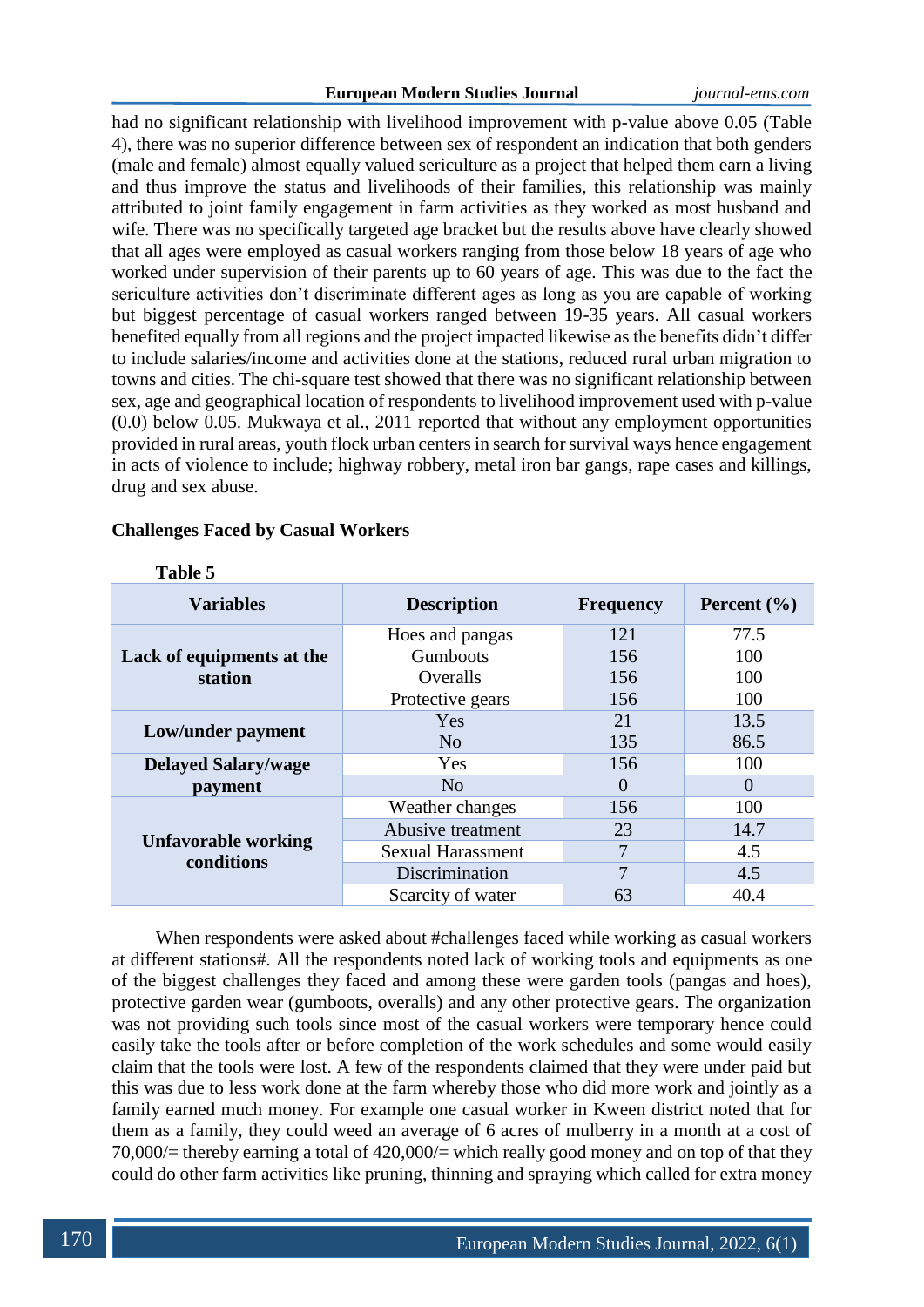but another youth in Kween who had weeded half an acre of mulberry in a month received a pay of 35,000/= and hence claimed it was little income earned therefore low/under payment depended on the work done at the farm. One of the most pressing challenge casual workers raised was the delayed payment of their salaries and wages as they complained that after completion of work sometimes their payments were delayed but the finance department attributed the delays to verification process done on ground to verify the work done before payment and another cause was that the organization receives funds from other external sources like government of Uganda through Ministry of science and technology therefore they had no control over external factors like late release of funds by the government therefore casual workers needed to be patient at times when such delays happen. Other challenges raised by casual workers included: weather changes which were at times unfavourable to the casual workers in some stations, but some casual workers cried of unfair treatment from their field supervisors to include; sexual advances and harassment while at work, abusive treatment and discrimination but scarcity of water at most of the stations was a bigger challenge that needed immediate attention since water was a basic necessity. The findings agreed with Mukembo et al, 2015 that Uganda has abundance of cheap youthful labour which attracts more investment into the country increasing employment opportunities.

## **Research Gaps**

The study mainly targeted the impact of sericulture project on the livelihoods of casual workers through employment opportunities, income generation, and improvement of economy, women empowerment and sustainable rural development of the rural communities. Below are some of the unanswered research gaps identified during this study;

- There is no or are few studies conducted on the employment and income generation prospect and its constraints in sericulture in Uganda.
- Few studies on the potential of sericulture industry in regards to job creation, youth and women employment, contribution towards poverty eradication and uplifting sericulture farmers' livelihoods and sustaining Uganda's economy.
- There is no clear strategies set out by government of how University graduates and youth can earn a living through sericulture industry.

We forward our recommendations to the government of Uganda, researchers and other interested stakeholders to develop strategies, objectives and hypotheses to cover the above research gaps.

### **Conclusion**

In Uganda youth unemployment has always been associated to different social, political and economic challenges namely; instability, insecurity, protests, high crime rates, and violence thus a threat to state and national economy (National Planning Authority, 2017). The Ugandan constitution defines "the youth" as those between 12 and 35 years of age hence constituting 78% (27 million people) of the country's population but the biggest challenge is youth unemployment which ranges between 64% and 70%. Not forgetting that approximately 400,000 youths annually join the job market to search for the few available jobs (52,000 formal jobs) (Pletscher, 2015). With unemployment rate in Uganda expected an average of 2.50 percent by the end of (Trading Economics global macro models and analysts expectations), 30% of the skilled and qualified youths can't easily find jobs, but more worse for semi-skilled and unskilled youths hence exposure to high incidences of drug abuse and gambling. Therefore, as a strategy towards government initiatives to eradicate poverty, sericulture has proved as the main source of income to all the casual workers and other employees. Sericulture provided 100% employment to the respondent in a year thus controlling rural-urban migration and high crime rates in Uganda resulting from unemployed youth.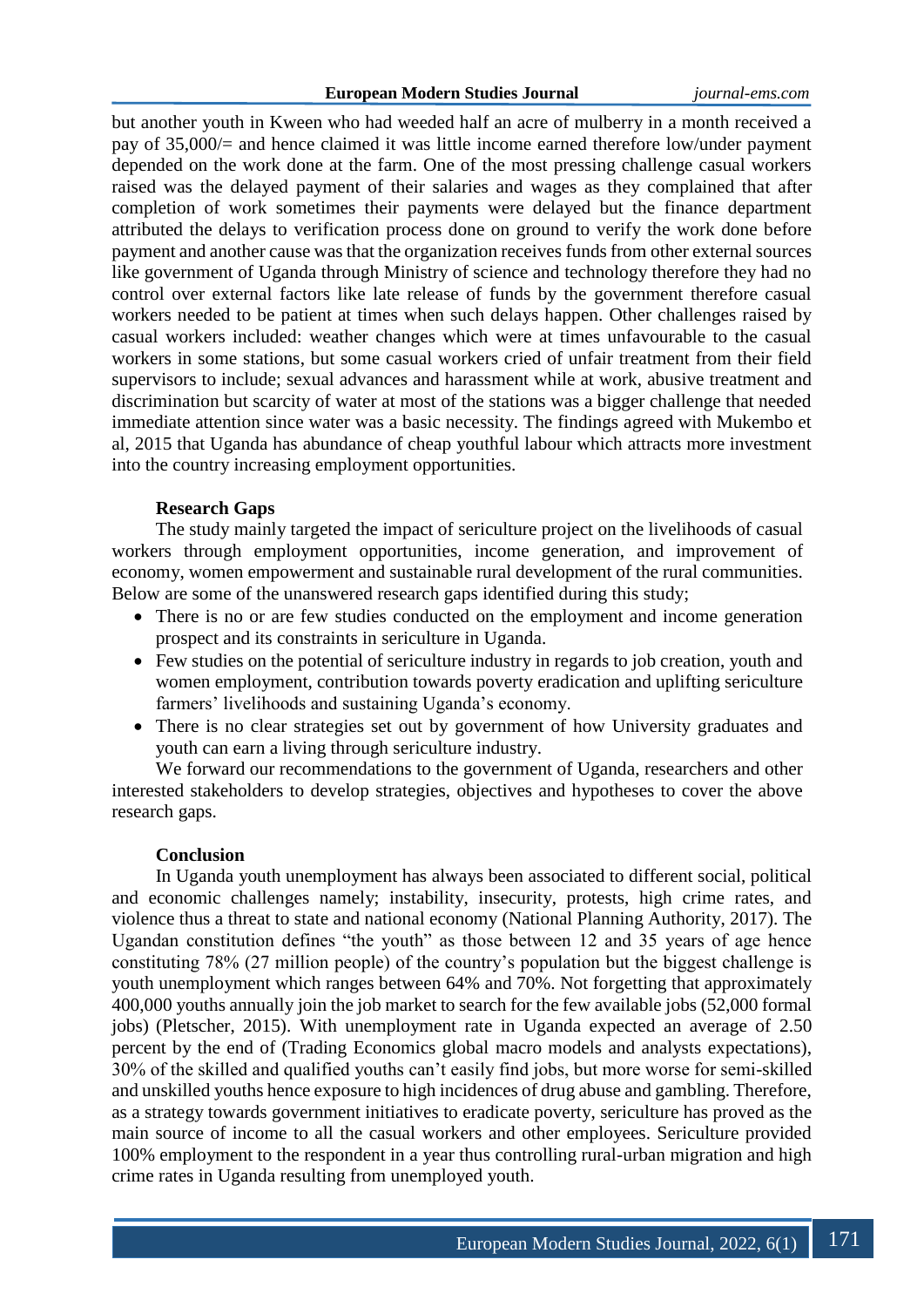Uganda has no set minimum wage but the incumbent Minimum Wage Advisory Board recently recommended a rate of UGX 136,000 per month as minimum wage since vulnerable groups like women, people with disabilities and other historically disadvantaged people have less bargaining power to demand for higher wages in low skilled sectors. But this study has clearly showed that if on average each casual worker can work on approximately two acres, he or she can easily earn 200,000/= per month almost doubling the proposed minimum wage. The study validated the benefit of sericulture to casual workers as either major or supplementary income.

Employment of casual workers at different stations has improved their saving culture as part of income is saved through different saving schemes although this is still lacking, stimulated micro-enterprise, reduced rural-urban migration; improved living conditions of casual workers and their families. Income from sericulture ensured education, health and welfare of children was maintained but also boosted the confidence of women through selfemployment and earning income hence taking up leadership roles in the community. This has made sericulture sector qualify as one of the most appropriate agro-based cottage industry for rural development, livelihood improvement and socio-economic development as it is not only important for generating rural employment and preventing rural migration but also protects and preserves ecology and nature, heritage and socio-cultural values of the community.

### **Recommendation**

- Casual workers should be provided with tools and equipments needed in order to ease their work, a working strategy should be discussed whether these requirements can be provided to workers as subsidies or incentives or each station might decide to have its equipments and tools so that casual workers use and leave them at the station.
- Financial training to casual workers is highly needed so that they can understand the importance of saving and credit schemes. Each station should start-up a saving scheme for its workers.
- Each station should recruit a good number of permanent staff who can be available at any time of the year.
- A need to improve living and working conditions of all employees at different stations through provision of water and housing facilities.

#### **References**

- Action Aid Uganda (2012). *Lost Opportunity? Gaps in Youth Policy and Programming in Uganda*. Retrieved June 27, 2018, from: http://www.Action Aid.org/sites/files/Action Aid/youth repot final\_0.pdf
- Advocates Coalition for Development and Environment-ACODE (2014). *Youth Unemployment and Job Creation in Uganda: Opportunities and Challenges*; No. 26.
- Ahmed, S.A. & Rajan, R.K. (2011). Exploration of Vanya silk biodiversity in north eastern region of India: Sustainable livelihood and poverty alleviation. *Proceedings of the International Conference on Management, Economics and Social Sciences* (MESS' 11). Bangkok, pp. 485-489.
- ILO (2017). *Global Employment Trends for Youth 2017; Paths to a better working future*. International Labour Office-Geneva.
- Jolly, M.S. (1967). *A brief report on wild sericigeneous in India with special reference to tasar culture.* World Meet Silk Product, Muricia, pp. 1-6.
- Mahapatra, H.C. (2009). Tropical tasar biodiversity and forestry. *Proceedings of the National workshop on Seri-Biodiversity Conserv*, Mar. 7-8. CSGRC, CSB, Hosur, India, pp. 163- 167.